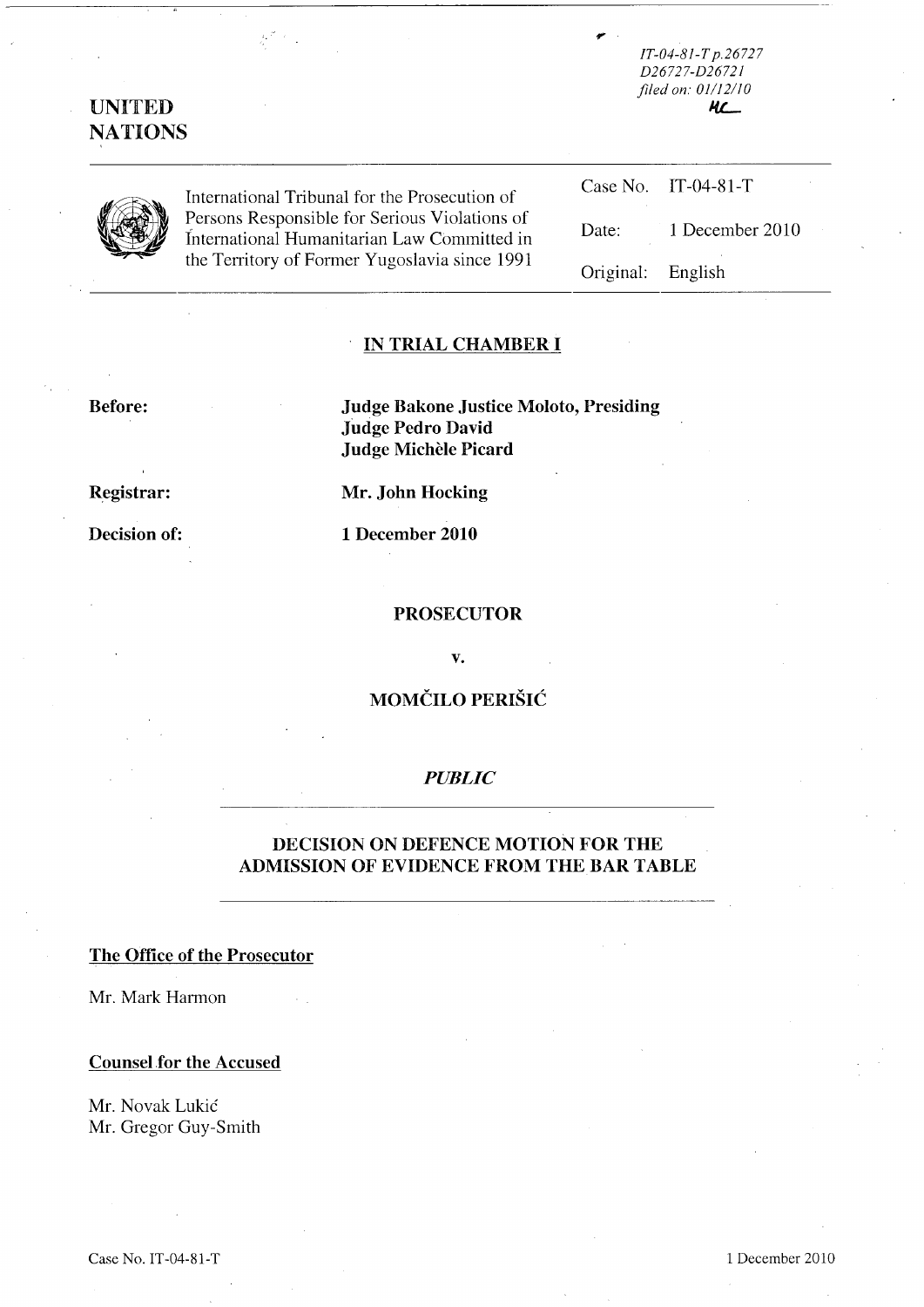*/T-04-8/- T p.26726* 

**TRIAL CHAMBER** I ("Trial Chamber") of the International Tribunal for the Prosecution of Persons Responsible for Serious Violations of International Humanitarian Law Committed in the Territory of the former Yugoslavia since 1991 ("Tribunal") is seised of the "Defence Motion for the Admission of Evidence from the Bar Table", filed publicly with public Annexes A, C, D and confidential Annex B on 5 November 2010 ("Motion"), and hereby renders its Decision.

## **I. SUBMISSIONS**

1. In its Motion the Defence requests that the Trial Chamber admit into evidence various documents ("Proposed Documents") from the bar table.<sup>1</sup> The Defence submits that the Proposed Documents are relevant and of probative value.<sup>2</sup>

2. On 19 November 2010, the "Prosecution Response to Defence Bar Table Motion dated 4 November 2010 and Defence Motion to Amend 65ter List and Second Bar Table Motion dated 8 November 2010" was filed publicly ("Response"), wherein the Prosecution objects to the admission of six Proposed Documents and took issue with Defence's characterisation of the content of one Proposed Document.<sup>3</sup>

## **II. APPLICABLE LAW**

3. The law on admission of the documents from the bar table has been set by the Trial Chamber in its previous decisions.<sup>4</sup>

### **Ill. DISCUSSION**

4. The Trial Chamber notes that the Prosecution does not oppose admission of the following Proposed Exhibits in relation to which the Trial Chamber is satisfied that the Defence has shown sufficient relevance and probative value: 65 *ter* numbers 00460, 01993, 04966, 05153, 00002D, 00003D, 00008D, 00009D, 00015D, 00017D, 00018D, 01121D, 01127D, 00026D, 00044D, 00051D, 00071D, 00080D, 00320D, 00391D, 00397D, 00425D, 00434D, 00449D, 00508D, 00512D, 00514D, 00528D, 00531D, 00553D, 00604D, 00614D, 00637D, 00705D, 00707D, 00709D, 00712D, 00714D, 00724D, 00725D, 00733D, 00746D, 00753D, 00757D, 00775D, 00776D, 00839D, 00853D, 00854D, 00863D, 00865D, 00893D, 00894D, 00895D, 00899D, 00901D, 00902D, 00903D, 00904D, 00905D, 00906D, 00907D, 00908D, 00909D, 0091OD, 00911D, 00912D, 00913D, 00914D, 00915D, 00916D, 00917D, 00918D, 00919D, 00920D,

Motion, paras 1, 6.

2 Motion, para. 5, Annexes A-D.

Response, paras 2, 8-13.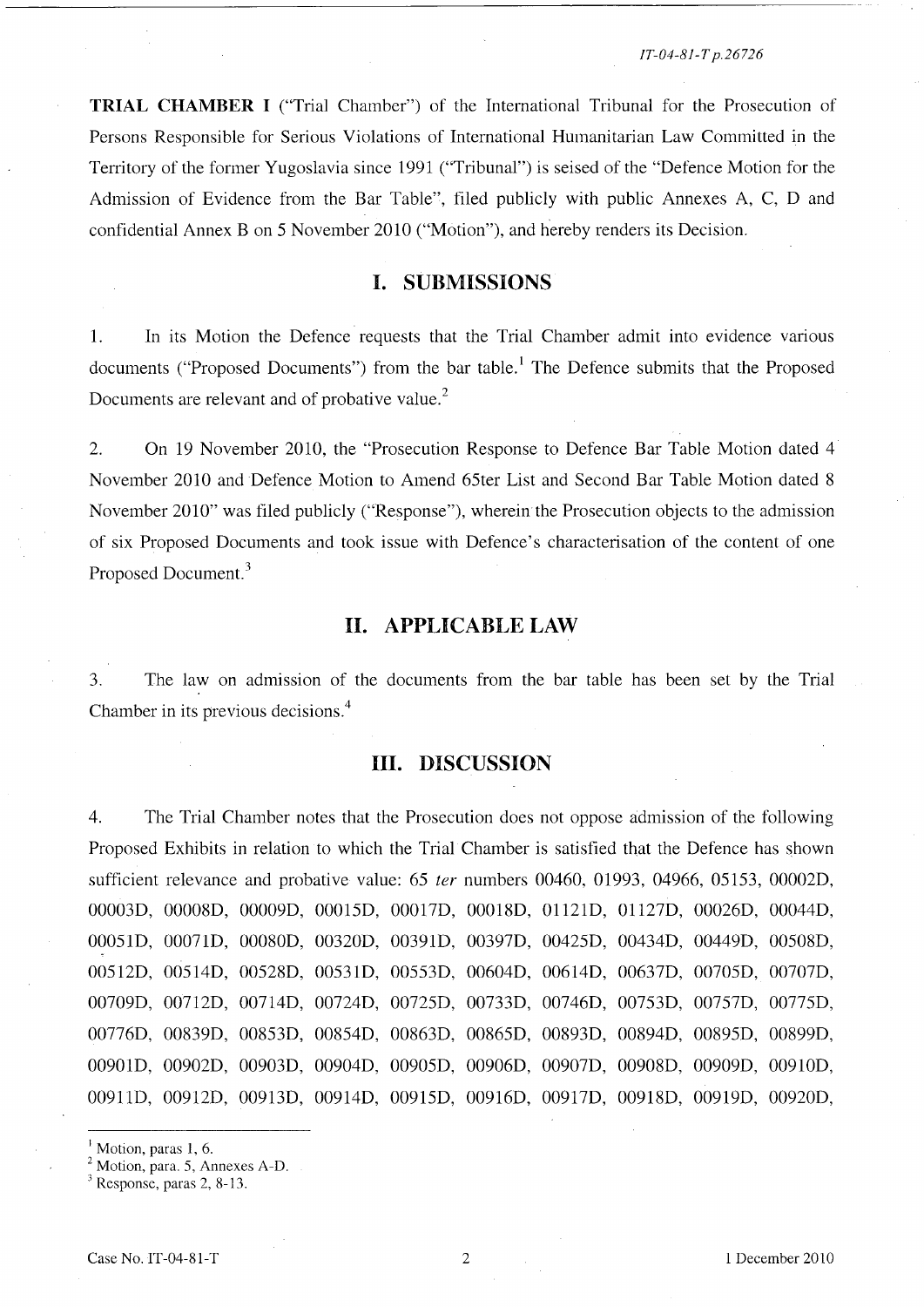#### *IT-04-BJ-T p.26725*

00979D, 00980D, *0098SD,* 00986D, 00988D, 00989D, 00990D, 00991D, 00992D, 00994D, *0099SD,* 00996D, OlOOSD, 01008D, 01012D, 01014D, 01040D, 0107 ID, 0l079D, 01103D, 01163D, 01199D, 01173D, 01174D, 01I79D, 01180D, 0118SD, 01260D, 02034D, 02039D, 02043D, *020S9D,* 02060D, 02062D, 02063D, *0206SD,* 02066D, 02120D, *021S0D, 021S1D,*  02163D, 03048, OSOOID, *OS002D, OS003D, OS004D, OSOOSD,* 01408.1D, 01408.1D, 0l408.3D, 01408.4D, *01408.SD,* 01408.6D, *OS006D,* 03373D, *OS007D, OS008D, OS009D,* OSOlOD, 00287D, 00288D, *OS013D,* OS0l4D, *OS016D, OS017D, OS018D, OS019D, OS020D,* 00189D, 01400D, 01400.1D, *OS021D, OS022D,* 01400.3D, 0l400.4D, *01400.SD, OS023D, OS02SD, OS026D, OS027D, OS028D, OS029D,* 00120D, *OS030D, OS031D,* 00117D, *OS034D, OS03SD,* 00316D, *OS036D, OS037D, OS039D, OS040D, OS041D, OS042D,* 00121D, 00123D, 00128D, 00311D, 00362D, 00363D, 00604D, *00S99D, 00S69D, 00S67D, 00S6SD, OS044D,* 01401.2D, *00S66D,* 00124D, 00122D, 00179D, 00160D, 04940, 02001, 02071, 06022, 06023, *0602S,* 06047, *060S0, 060S9,*  06063, 06064, 06190, 06200, 06289, 06306, 06434, *0643S,* 06442, 06443, *0646S, 06S74, 06630,*  06631, 06641, 06648, 06660, 06661, 06700, 06701, 06706, 06719, 06720, 06730, 06731, *0790S,*  07906,07908,07909, 011S0D, 011S1D, 01146D as well as MFIs *D12S,* D126 and D180.

*S.* The Trial Chamber notes that the *BICIS* copies of the following Proposed Exhibits as up loaded into e-court are illegible: *6S ter* numbers 01104D, *00S23D, OS012D* and *OS01SD.*  Therefore, the Trial Chamber defers its ruling on their admissibility until legible copies of the documents are received. **In** relation to *6S ter* number 00286D, the Trial Chamber notes that the *B/C/S* copy is illegible and the corresponding English translation reflects this condition - containing mostly clause "illegible" instead of the information the Defence claims it contains. The Trial Chamber finds that in the present state, the document falls short of the requirement of Rule 89. **In**  relation to *6S ter* number 00993D, while the Trial Chamber finds it is relevant and of probative value and admits it into evidence, it orders the Defence to upload into e-court a better copy of its original.

6. The Trial Chamber notes that *6S ter* number *00SS4* appears to be incorrectly translated. *6S ter* numbers 07907 and 01261D do not have their English translations. The Trial Chamber therefore defers its ruling on their admissibility until a correct/complete translation is provided.

7. The Trial Chamber notes that *6S ter* number 00499D, in its original *B/c/S,* is not properly uploaded in e-court, whereas 06001D, 06002D and 06003D are not uploaded at all. Additionally, *6S ter* numbers 02013D and 06464 have only their English translation uploaded into e-court with no

<sup>&</sup>lt;sup>4</sup> See e.g. Decision on Prosecution's First Bar Table Motion, 5 October 2009 (confidential), paras 17-20.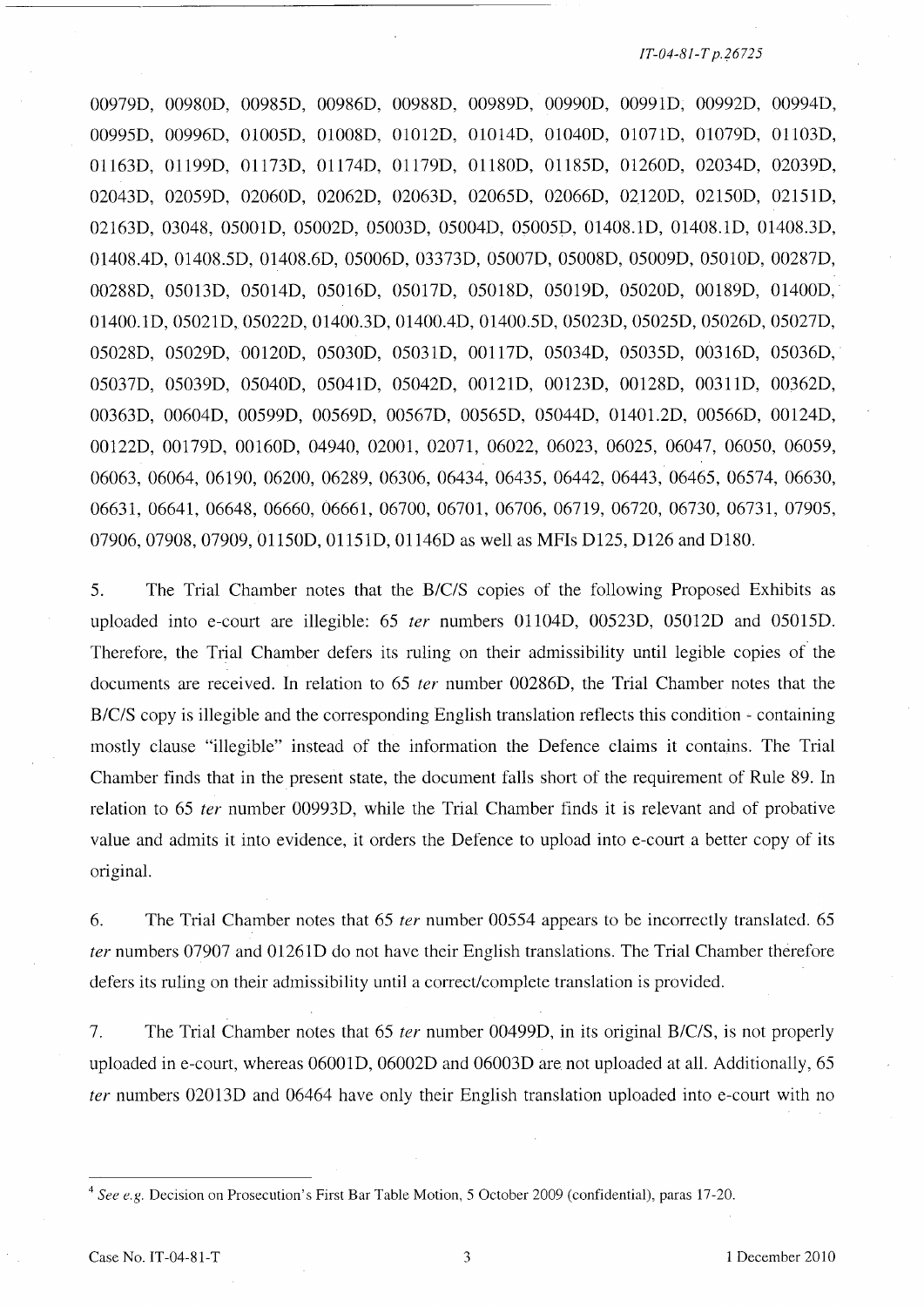original B/C/S version available. The Trial Chamber defers its ruling on their admissibility until these documents are properly uploaded in e-court.

8. The Trial Chamber notes that 65 *ter* number 00011D has been redacted. Therefore, the Trial Chamber defers its ruling on the admissibility of this document until an unredacted version is uploaded in e-court.

9. The Trial Chamber notes that the following Proposed Exhibits from open sources were reproduced in an unreliable fonnat as printouts from a news database: 65 *ter* numbers 02004D, 02038D and 02141D. Therefore, the Trial Chamber defers its ruling on their admissibility until the versions that are reliable copies of the original news sources are uploaded.

10. The Trial Chamber finds that 65 *ter* numbers 00530, 00019D, 00097D, 00356D, 00783D, 00864D, 00896D, 00987D, 01075D, 01082D, 01168D, 01171D, 01184D, 01188D, 02058D and OOl03D lack *prima facie* reliability *(e.g.* unreliable fonnat or lack of identifying features, stamps and/or signatures, which can lead to the reasonable conclusion that the said documents were nothing but drafts or/and were not sent to their purported recipients) and therefore are not admissible pursuant to Rule 89.

11. The Prosecution opposes the admission of 65 *ter* number 02082D, a map of Sarajevo showing confrontation lines, arguing that it bears no indicia as to the author of the document or the time period to which the marked confrontation lines relate.<sup>5</sup> The Trial Chamber notes that this map appears to be admitted as Exhibit P1518. The Defence request for the admission of this map is therefore moot.

12. The Prosecution opposes admission of 65 *ter* number 02172D arguing that on its face it appears to be a 1990 publication reproducing a declaration made by President Izetbegović in 1970.<sup>6</sup> As a consequence, it takes issue with the Defence's submission that the declaration was made immediately prior to the conflict.<sup>7</sup> The Prosecution further argues that there is nothing to indicate that the document is an official government publication or that in any way it represents the views of either President Izetbegovic or the Bosnian Government in  $1990$ .<sup>8</sup> The Defence argues the declaration is important to show the position of the leaders of the Bosnian government and

<sup>5</sup> Response, para. 8.

 $<sup>6</sup>$  Response, para. 10.</sup>

*Ibid. See Motion, Annex A, p. 25.* 

<sup>8</sup> Response, para. 10.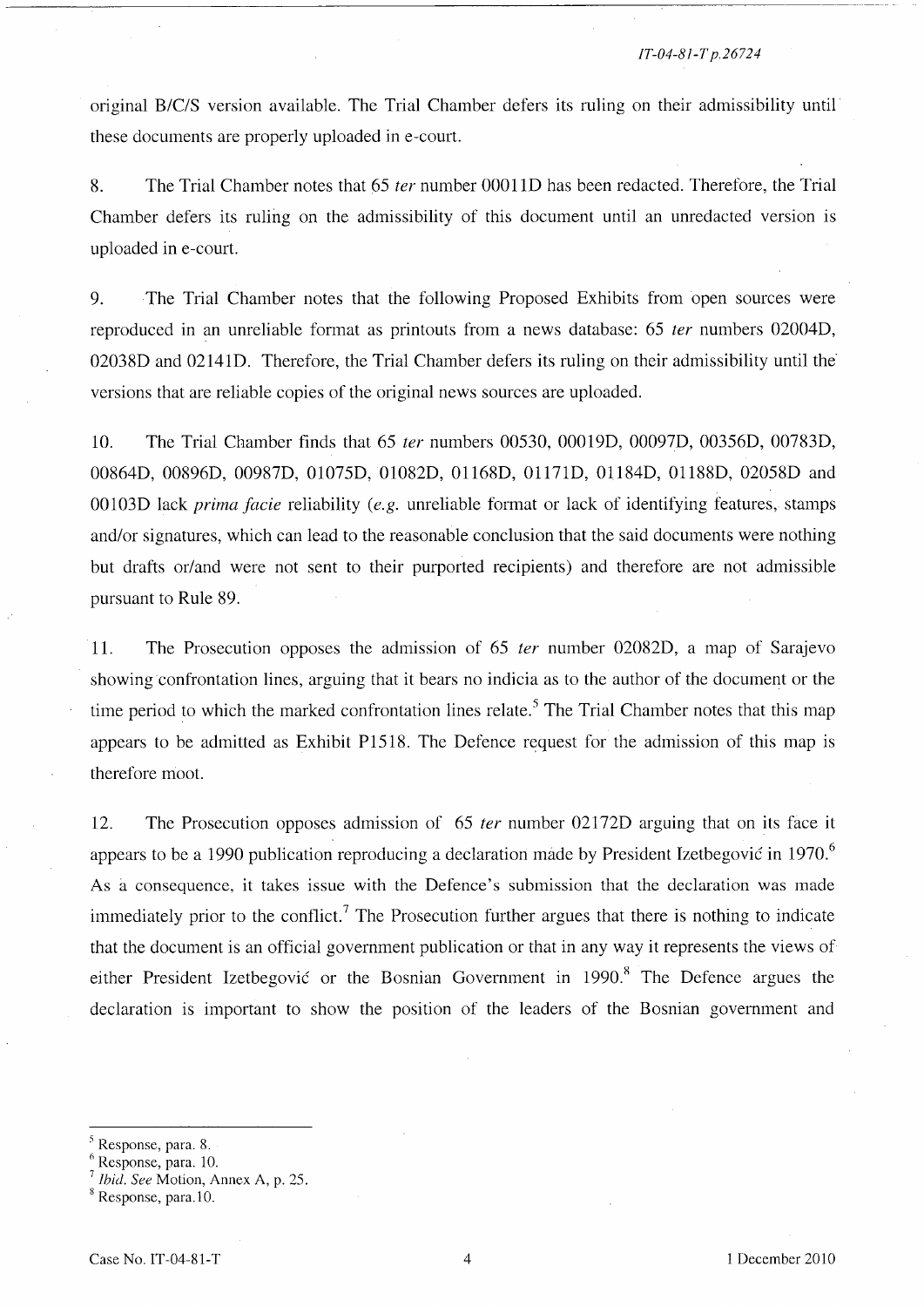#### *IT-04-81-T p.26723*

contradicts witness Muhamed Sacirbey's contention that the Bosnian government was committed to preserving a multi-cultural, multi-ethnic state.<sup>9</sup>

13. The Trial Chamber notes a discrepancy in the English and *B/CIS* versions of the document. In the English translation, on the title page, the name of the author Izetbegovic is preceded by the mentioning of his function as "President of the Presidency of Bosnia and Herzegovina." The original version of the declaration only contains Izetbegovic's name, without the additional information regarding his title. Noting that the original declaration was written in 1970 when Izetbegovic was not the president of Bosnia and Herzegovina, as a consequence of the discrepancy in the English translation, the Trial Chamber finds that this declaration cannot be treated as a document issued by the Bosnian authorities in their official capacity. Therefore, considering there is no indication that this republished 1970 declaration reflects the views of the 1990 Bosnian government, the Trial Chamber does not find this document sufficiently relevant and of probative value to fulfil the test of Rule 89. Thus, the Trial Chamber rejects admission of 65 *ter* 2172D.

14. The Prosecution objects to the admission of 65 *ter* numbers 2187D-2190D arguing that these photographs do not form part of the official court record of the site visit.<sup>10</sup> The Trial Chamber shares the Prosecution's concerns and finds that in the present fonn the photographs are not admissible under Rule 89. The Trial Chamber anticipates that a decision will be issued before the end of the trial admitting into evidence the official court record of the site visit.

15. Although the Prosecution does not object to the admission of 65 *ter* number 02103D, it disputes the Defence's characterization of its content.<sup>11</sup> The Trial Chamber notes the Prosecution's argument. Nevertheless, it stresses that it is not bound by the Defence's characterization of the factual content of this document and will make its own determination on this matter. The Trial Chamber finds the document sufficiently relevant and of probative value to be admissible under Rule 89.

*<sup>9</sup> See* Motion, Annex A, p. 25.

<sup>&</sup>lt;sup>10</sup> Response, para. 11.

<sup>&</sup>lt;sup>11</sup> Response, para. 12.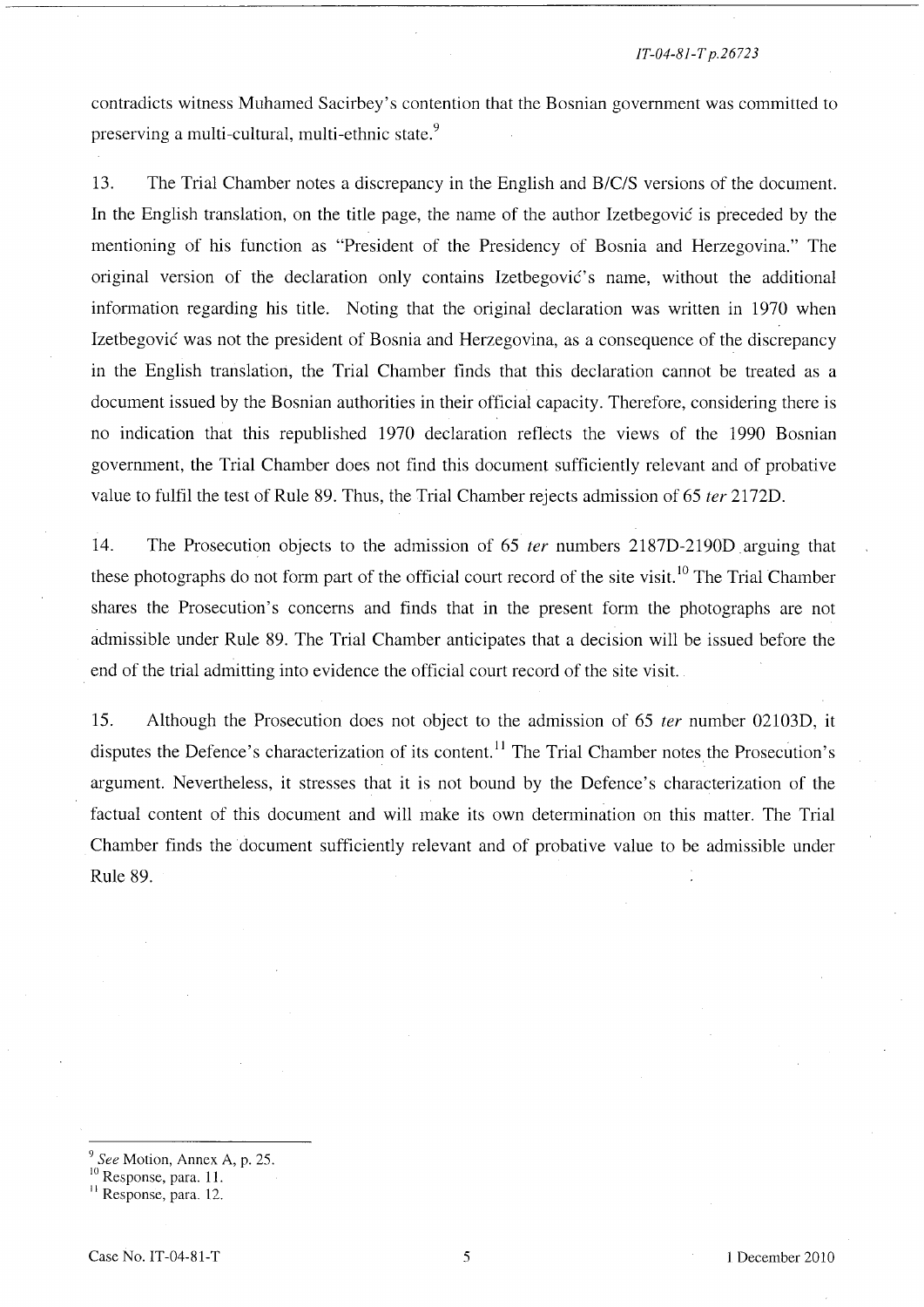*IT-04-8J-T p.26722* 

#### **IV. DISPOSITION**

16. For the reasons set out above, and pursuant to Rule 89(C) of the Rules, the Trial Chamber hereby

**GRANTS** the Motion in part;

**ADMITS** into evidence the following Proposed Exhibits: 65ter numbers 00460, 01993, 04966, 05153, 00002D, 00003D, 00008D, 00009D, 00015D, 00017D, 00018D, 01l21D, 01l27D, 00026D, 00044D, 0005lD, 00071D, 00080D, 00320D, 00391D, 00397D, 00425D, 00434D, 00449D, 00508D, 00512D, 00514D, 00528D, 00531D, 00553D, 00604D, '00614D, 00637D, 00705D, 00707D, 00709D, 00712D, 00714D, 00724D, 00725D, 00733D, 00746D, 00753D, 00757D, 00775D, 00776D, 00839D, 00853D, 00854D, 00863D, 00865D, 00893D, 00894D, 00895D, 00899D, 00901D, 00902D, 00903D, 00904D, 00905D, 00906D, 00907D, 00908D, 00909D, 00910D, 00911D, 00912D, 00913D, 00914D, 00915D, 00916D, 00917D, 00918D, 00919D, 00920D, 00979D, 00980D, 00985D, 00986D, 00988D, 00989D, 00990D, 00991D, 00992D, 00993D, 00994D, 00995D, 00996D, 01005D, 01008D, 01012D, 01014D, 01040D, 01071D, 01079D, Oll03D, 01l63D, 01l99D, 01l73D, 01l74D, 01l79D, 01l80D, 01l85D, 01260D, 02034D, 02039D, 02043D, 02059D, 02060D, 02062D, 02063D, 02103D, 02065D, 02066D, 02120D, 02150D, 02151D, 02163D, 03048, 05001D, 05002D, 05003D, 05004D, 05005D, 01408.1D, 01408.1D, 0l408.3D, 01408.4D, 0l408.5D, 0l408.6D, 05006D, 03373D, 05007D, 05008D, 05009D, 0501OD, 00287D, 00288D, 05013D, 05014D, 05016D, 05017D, 05018D, 05019D, 05020D, 00189D, 01400D, 01400. ID, 05021D, 05022D, 01400.3D, 01400.4D, 01400.5D, 05023D, 05025D, 05026D, 05027D, 05028D, 05029D, 00120D, 05030D, 05031D, 00117D, 05034D, 05035D, 00316D, 05036D, 05037D, 05039D, 05040D, 05041D, 05042D, 00121D, 00123D, 00128D, 00311D, 00362D, 00363D, 00604D, 00599D, 00569D, 00567D, 00565D, 05044D, 01401.2D, 00566D, 00124D, 00122D, 00179D, 00160D, 04940, 02001, 02071, 06022, 06023, 06025, 06047, 06050, 06059, 06063, 06064, 06190, 06200, 06289, 06306, 06434, 06435, 06442, 06443, 06465, 06574, 06630, 06631, 06641, 06648, 06660, 06661, 06700, 06701, 06706, 06719, 06720, 06730, 06731, 07905, 07906, 07908, 07909, 01150D, 01151D, 01146D as well as MFls D125, D126 and D180;

**DEFERS** its ruling as to admissibility of *65ter* numbers 00011D, 00499D, 00523D, 00554, 01104D, 02004D, 02013D, 02038D, 02141D, 05012D, 05015D, 06001D, 06002D, 06003D, 01261D, 06464, and 07907;

**DENIES** the remainder of the Motion;